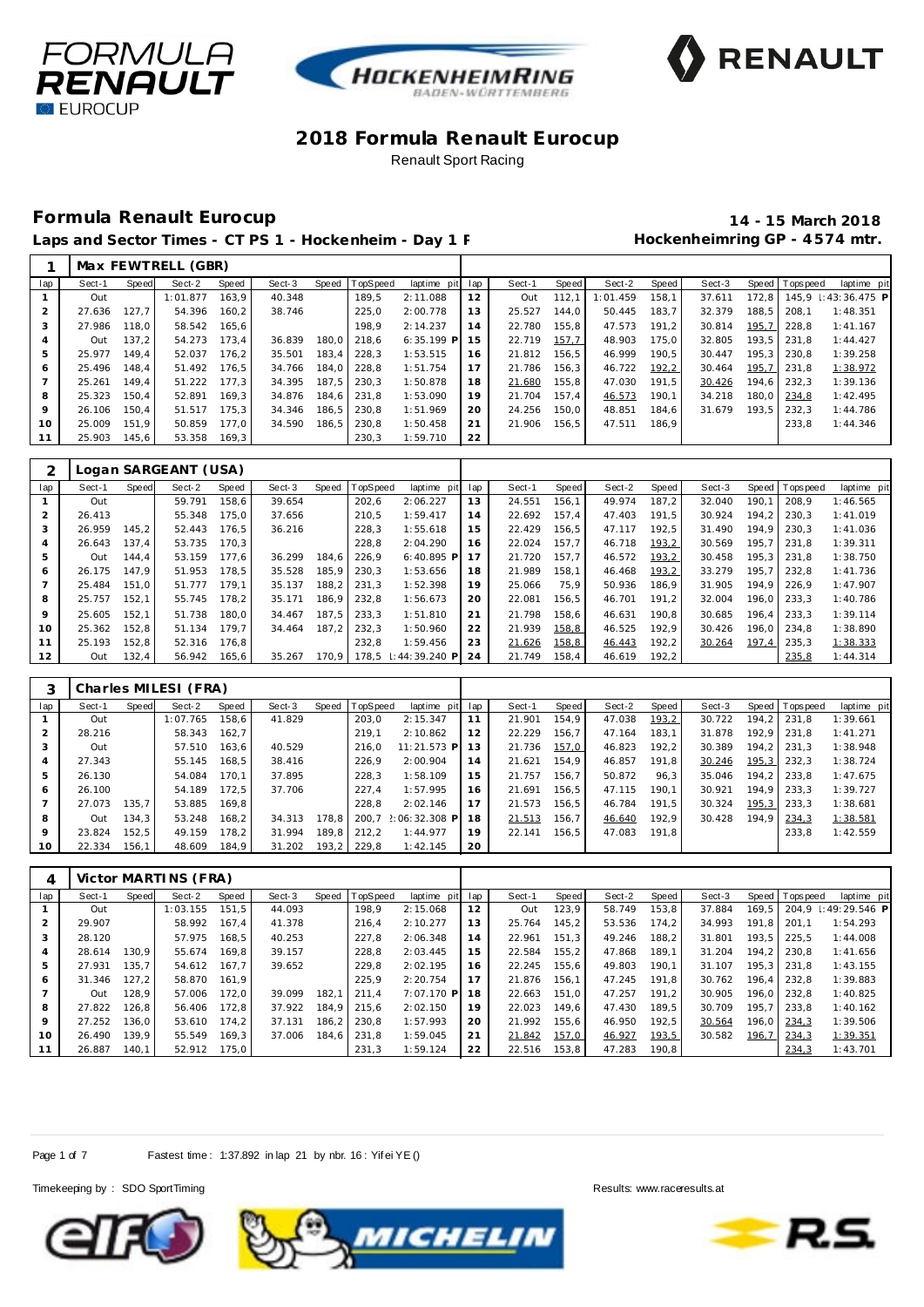





## **Formula Renault Eurocup 14 - 15 March 2018**

Laps and Sector Times - CT PS 1 - Hockenheim - Day 1 F **Manufall Session Hockenheimring GP** - 4574 mtr.

|                 |        |       | Clément NOVALAK (GBR) |       |        |       |               |                 |    |        |       |        |       |        |       |                 |                               |
|-----------------|--------|-------|-----------------------|-------|--------|-------|---------------|-----------------|----|--------|-------|--------|-------|--------|-------|-----------------|-------------------------------|
| lap             | Sect-1 | Speed | Sect-2                | Speed | Sect-3 | Speed | TopSpeed      | laptime pit lap |    | Sect-1 | Speed | Sect-2 | Speed | Sect-3 |       | Speed Tops peed | laptime pit                   |
|                 | Out    |       | 1:04.016              | 152.1 |        |       | 193.9         | 2:18.556        |    | Out    | 135.5 | 53.178 | 181.8 | 32.515 |       |                 | 192.2   196.7   : 49:00.203 P |
|                 | Out    | 114.6 | 59.063                | 161.4 | 41.174 |       | 200.4         | $6:28.941$ P    | 12 | 22.597 | 154.1 | 47.939 | 190.5 | 31.444 | 192.9 | 228.8           | 1:41.980                      |
|                 | 28.601 | 118.6 | 59.550                | 153.6 |        |       | 203.0         | 2:13.737        | 13 | 22.412 | 155.4 | 49.116 | 191.2 | 31.357 | 194.6 | 208.1           | 1:42.885                      |
|                 | Out    | 113.3 | 1:00.086              | 167.2 | 39.022 | 171.4 | 199.6         | 7:10.911 P      | 14 | 21.858 | 154.5 | 47.194 | 190.1 | 30.781 |       | $193.5$ 231.3   | 1:39.833                      |
|                 | 27.778 | 122.9 | 56.748                | 125.9 | 38.449 | 171.4 | 220.9         | 2:02.975        | 15 | 22.145 | 153.6 | 47.264 | 191.2 | 30.741 |       | 194,9 232,8     | 1:40.150                      |
| 6               | 27.116 | 122.4 | 55.594                | 171.4 | 36.722 |       | 176.2 210.5   | 1:59.432        | 16 | 21.895 | 153.6 | 47.123 | 191,5 | 30.644 |       | 194.9 231.8     | 1:39.662                      |
|                 | 26.008 | 134.5 | 53.461                | 175.6 | 35.978 |       | 175.0 224.5   | 1:55.447        | 17 | 21.856 | 154.5 | 47.139 | 190.5 | 30.575 | 195,3 | 232.3           | 1:39.570                      |
| 8               | 26.229 | 140.3 | 54.073                | 170.9 | 35.533 |       | 177.3 225.9   | 1:55.835        | 18 | 21.783 | 155,6 | 47.020 | 191,2 | 30.435 | 195,3 | 232,8           | 1:39.238                      |
| 9               | 26.156 | 142.9 | 52.665                | 174.5 | 34.969 |       | $179.7$ 226.9 | 1:53.790        | 19 | 21.892 | 147.1 | 48.530 | 168.0 |        |       | 232,8           | 1:45.656                      |
| 10 <sup>°</sup> | 26.643 | 139.0 | 52.939                | 170.6 |        |       | 225.9         | 2:01.464        | 20 |        |       |        |       |        |       |                 |                               |

| 12             |        |       | Richard VERSCHOOR (NED) |       |        |       |          |                              |    |        |       |        |       |        |       |                 |             |
|----------------|--------|-------|-------------------------|-------|--------|-------|----------|------------------------------|----|--------|-------|--------|-------|--------|-------|-----------------|-------------|
| lap            | Sect-1 | Speed | Sect-2                  | Speed | Sect-3 | Speed | TopSpeed | laptime pit lap              |    | Sect-1 | Speed | Sect-2 | Speed | Sect-3 |       | Speed Tops peed | laptime pit |
|                | Out    |       | 1:07.937                | 144.8 | 45.322 |       | 186.2    | 2:23.128                     | 10 | 22.688 | 154.1 | 49.577 | 187.8 | 31.606 |       | 193.9 228.3     | 1:43.871    |
| $\overline{2}$ | 30.216 |       | 1:04.057                | 157.2 |        |       | 193.2    | 2:21.277                     |    | 22.060 | 157,7 | 47.374 | 192,9 | 33.148 |       | $190.5$   231.3 | 1:42.582    |
| 3              | Out    | 126.9 | 58.225                  | 167.7 | 38.449 | 173.1 | 173.4    | 47:17.521 P                  | 12 | 21.936 | 157.0 | 47.047 | 191.8 | 30.460 |       | 194,6 232,3     | 1:39.443    |
| 4              | 27.422 | 130.0 | 53.590                  | 170.6 | 34.938 | 184.0 | 210.5    | 1:55.950                     | 13 | 21.540 | 155.6 | 46.842 | 192.5 | 30.498 | 195.7 | $1 \mid 234,3$  | 1:38.880    |
| 5              | 24.839 | 147.9 | 51.625                  | 171.7 | 33.970 | 186.5 | 228.3    | 1:50.434                     | 14 | 21.657 | 157.2 | 46.815 | 192.5 | 30.754 |       | 195.7 232.8     | 1:39.226    |
| 6              | 24.735 | 148.4 | 51.022                  | 176.5 | 33.499 | 187.2 | 225.9    | 1:49.256                     | 15 | 21.544 | 155.6 | 46.790 | 191.8 | 30.390 |       | 193,5 233,3     | 1:38.724    |
|                | 24.381 | 148.6 | 50.978                  | 174.8 | 33.438 | 185.9 | 228.3    | 1:48.797                     | 16 | 21.526 | 157.0 | 46.668 | 191.8 | 30.366 |       | 196,0 233,3     | 1:38.560    |
| 8              | 24.166 | 145.9 | 51.217                  | 175.9 |        |       | 227.8    | 1:50.758                     | 17 | 21.621 | 155,6 | 47.211 | 192.2 |        |       | 233.8           | 1:41.315    |
| 9              | Out    | 140.3 | 50.310                  | 184.9 | 32.436 |       |          | 189,5 216,4 1:31:03.560 P 18 |    |        |       |        |       |        |       |                 |             |

| 16            | Yifei YE (CHN) |       |              |       |        |       |                |              |     |        |       |        |       |        |       |                 |                       |
|---------------|----------------|-------|--------------|-------|--------|-------|----------------|--------------|-----|--------|-------|--------|-------|--------|-------|-----------------|-----------------------|
| lap           | Sect-1         | Speed | Sect-2       | Speed | Sect-3 |       | Speed TopSpeed | laptime pit  | lap | Sect-1 | Speed | Sect-2 | Speed | Sect-3 |       | Speed Topspeed  | laptime pit           |
|               | Out            |       | 1:05.175     | 131.9 |        |       | 165.6          | 2:22.952     | 13  | 25.008 | 150.8 | 51.073 | 173.9 |        |       | 230.3           | 1:51.944              |
| $\mathcal{P}$ | Out            | 131.2 | 1:03.198     | 153.0 | 39.490 | 163.9 | 162.7          | 14:30.363 P  | 14  | Out    | 132.7 | 55.874 | 178.5 | 31.642 | 193.5 | 148.8           | $\mid$ : 40: 08.115 P |
| 3             | 28.265         | 135.0 | 59.672       | 158.6 | 37.697 | 168.5 | 175.9          | 2:05.634     | 15  | 22.255 | 159.1 | 47.357 | 189.5 | 30.365 | 194.6 | 229.3           | 1:39.977              |
| 4             | 27.536         | 134.7 | 58.608       | 165.4 | 36.364 | 174.8 | 181.2          | 2:02.508     | 16  | 21.628 | 160,0 | 46.669 | 192,2 | 30.769 |       | $194.2$   232.3 | 1:39.066              |
| 5             | 26.267         | 140.6 | 55.533       | 169.3 | 36.058 | 175.3 | 186.5          | 1:57.858     | 17  | 21.581 | 158.8 | 46.591 | 193,2 | 33.097 | 189.1 | 1234.3          | 1:41.269              |
| 6             | 26.225         | 138,6 | 56.172       | 163.1 | 36.795 | 162.2 | 188.8          | 1:59.192     | 18  | 21.705 | 158.6 | 46.658 | 192.9 | 30.167 | 196,4 | 234.3           | 1:38.530              |
|               | 28.520         | 136.2 | 57.530       | 158.8 | 36.026 | 175.9 | 187.2          | 2:02.076     | 19  | 21.565 | 159.8 | 46.516 | 191.8 | 30.212 | 195.7 | 234.8           | 1:38.293              |
| 8             | 26.012         | 142.7 | 56.277       | 162,9 |        |       | 186.9          | 2:02.977     | 20  | 21.508 | 158,1 | 46.409 | 191,5 | 30.026 | 195,7 | 1234.3          | 1:37.943              |
| 9             | Out            | 148.6 | 50.910       | 179.4 | 34.052 | 182.4 | 229.3          | $2:48.161$ P | 21  | 21.347 | 158.1 | 46.371 | 192.9 | 30.174 |       | 196.0 235.3     | 1:37.892              |
| 10            | 24.822         | 149.8 | 50.670       | 179.1 | 33.499 | 184.9 | 230.8          | 1:48.991     | 22  | 21.435 | 159.3 | 46.415 | 193,2 | 30.056 | 194.9 | 235.3           | 1:37.906              |
| 11            | 25.622         | 151.3 | 50.496       | 178.8 | 34.089 | 166.4 | 228.3          | 1:50.207     | 23  | 21.345 | 159.5 | 46.586 | 192.5 |        |       | 236,8           | 1:40.163              |
| 12            | 24.966         | 149.4 | 50.616 175.6 |       | 34.642 |       | 181.8 229.3    | 1:50.224     | 24  |        |       |        |       |        |       |                 |                       |

| 21  |        |       | Neil VERHAGEN (USA) |       |        |        |             |              |     |        |       |        |       |        |       |                |                     |
|-----|--------|-------|---------------------|-------|--------|--------|-------------|--------------|-----|--------|-------|--------|-------|--------|-------|----------------|---------------------|
| lap | Sect-1 | Speed | Sect-2              | Speed | Sect-3 | Speed  | TopSpeed    | laptime pit  | lap | Sect-1 | Speed | Sect-2 | Speed | Sect-3 |       | Speed Topspeed | laptime pit         |
|     | Out    |       | 1:01.363            | 151,7 | 41.355 |        | 211,8       | 2:13.024     | 15  |        |       |        | 175,0 | 33.690 | 185,6 | 227,4          | 1:49.532            |
| 2   | 27.498 |       | 57.398              | 168,8 | 39.029 |        | 220,4       | 2:03.925     | 16  | 24.908 |       | 51.214 | 172.8 | 33.423 | 187,5 |                | 1:49.545            |
| 3   | 27.348 |       | 55.355              | 169.0 |        |        | 222,2       | 2:02.426     | 17  |        |       |        | 176,5 | 33.490 | 185,9 | 227,8          | 1:48.902            |
| 4   | Out    | 135,7 | 55.238              | 171.7 | 36.476 | 179,7  | 214,3       | 28:59.558 P  | 18  |        |       |        | 177,3 |        |       | 227,4          | 1:51.985            |
| 5   |        |       |                     | 174,5 | 35.722 | 185,6  | 219,5       | 1:56.172     | 19  | Out    |       | In.    | 181,5 | 32.172 |       |                | 215,6 1:29:08.936 P |
| 6   | 26.225 | 144.2 | 52.653              | 174.8 | 35.624 | 185, 2 | 225,0       | 1:54.502     | 20  |        |       |        |       |        | 190,1 |                | 3:29.875            |
|     | 25.684 |       | 51.706              | 176,8 | 34.955 | 184,6  | 225,9       | 1:52.345     | 21  |        |       |        | 191,5 | 30.441 | 194,2 |                | 1:39.384            |
| 8   |        |       |                     |       |        |        | 184,6 227,4 | 1:52.847     | 22  | 21.716 | 157,0 | 47.477 | 127,2 | 35.729 | 194,2 | 232,8          | 1:44.922            |
| 9   | 25.996 |       | 51.652              | 176,5 | 34.679 | 182,1  | 226,9       | 1:52.327     | 23  | 21.563 |       | 46.834 | 190,1 | 30.049 | 194,9 | 230,3          | 1:38.446            |
| 10  |        |       |                     | 173.9 | 34.605 | 185,2  | 226,9       | 1:52.106     | 24  | 21.484 |       | 46.894 | 191,5 | 31.791 | 190.1 | 230,3          | 1:40.169            |
| 11  |        |       |                     | 145.0 | 40.130 | 186, 2 | 227,8       | 1:57.735     | 25  |        |       |        | 185,2 | 30.801 | 195,3 | 193.5          | 1:46.062            |
| 12  | 25.115 |       | 51.102              | 174,5 | 34.405 | 185,6  | 227,8       | 1:50.622     | 26  | 21.618 |       | 46.715 | 189,5 | 30.415 | 194.2 | 232,3          | 1:38.748            |
| 13  |        |       |                     | 175,3 |        |        |             | 1:51.301     | 27  | 21.770 |       | 47.013 | 190,1 |        |       | 231,8          | 1:40.401            |
| 14  | Out    |       | In                  |       | In.    | 185,6  | 226,9       | $5:07.857$ P | 28  |        |       |        |       |        |       |                |                     |

Page 2 of 7 Fastest time: 1:37.892 in lap 21 by nbr. 16: Yif ei YE ()





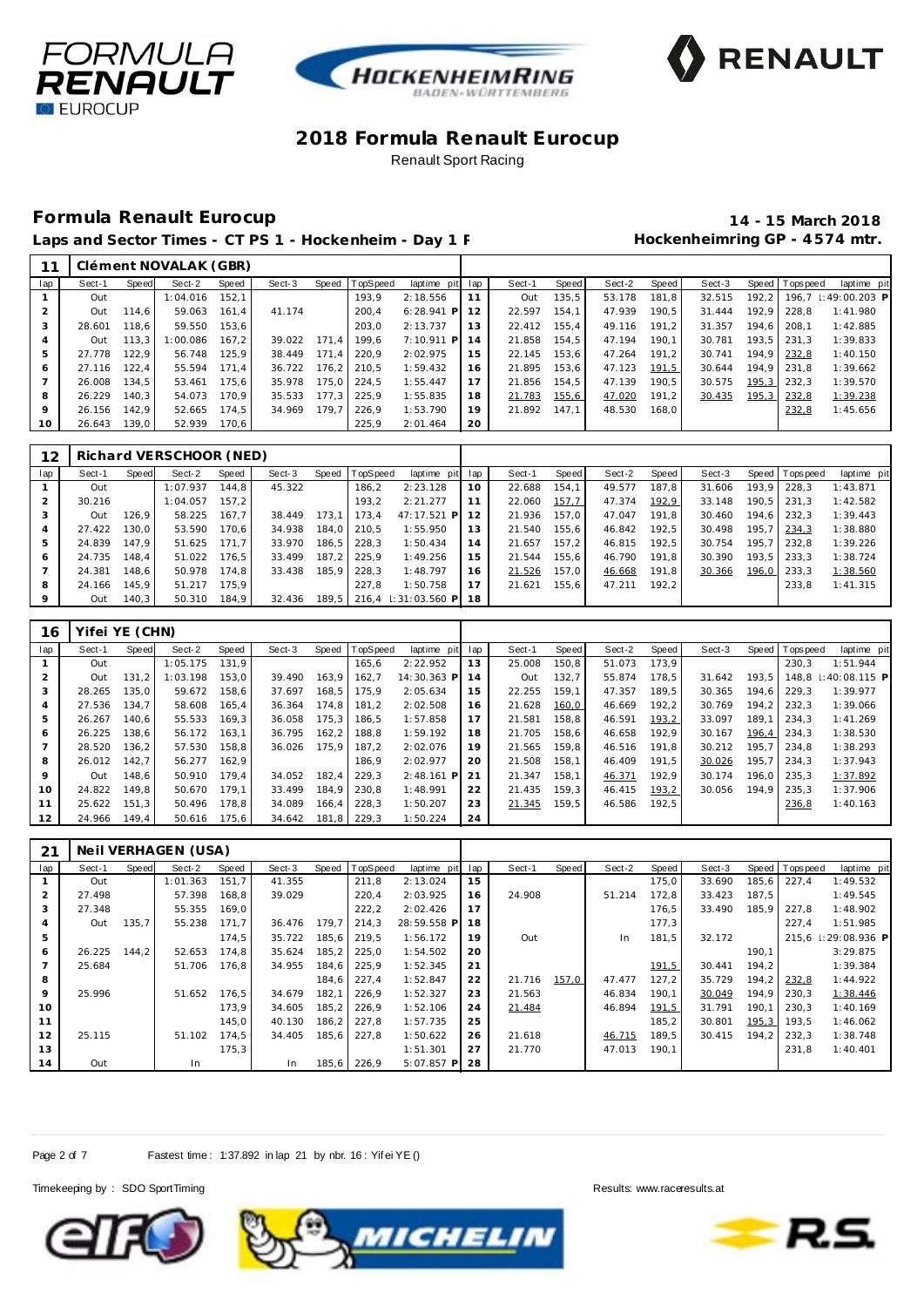





## **Formula Renault Eurocup 14 - 15 March 2018**

Laps and Sector Times - CT PS 1 - Hockenheim - Day 1 F **Manufall Session Hockenheimring GP** - 4574 mtr.

| 22             |        |       | Alexander SMOLYAR (RUS) |       |        |       |          |                     |       |        |       |          |       |        |       |                |             |
|----------------|--------|-------|-------------------------|-------|--------|-------|----------|---------------------|-------|--------|-------|----------|-------|--------|-------|----------------|-------------|
| lap            | Sect-1 | Speed | Sect-2                  | Speed | Sect-3 | Speed | TopSpeed | laptime pit         | lap   | Sect-1 | Speed | Sect-2   | Speed | Sect-3 |       | Speed Topspeed | laptime pit |
|                | Out    |       | 1:05.670                | 161.4 | 39.800 |       | 187.5    | 2:12.931            | 13    | 22.700 | 155,8 | 50.054   | 153,4 | 32.974 | 194.9 | 222.2          | 1:45.728    |
|                | 26.534 |       | 55.553                  | 173.1 |        |       | 225.9    | 2:06.234            | 14    | 21.912 | 158.4 | 47.147   | 192,2 | 30.619 | 197.1 | 231.3          | 1:39.678    |
| 3              | Out    |       | 57.359                  | 169.8 | 37.687 |       | 225.5    | 10:16.844 P         | 15    | 21.714 | 159,3 | 1:02.475 | 174.8 | 31.045 | 196.0 | 232.8          | 1:55.234    |
| $\overline{a}$ | 25.628 |       | 53.903                  | 174.2 | 36.043 |       | 227.8    | 1:55.574            | 16    | 21.842 | 158.1 | 47.939   | 190.1 | 30.648 | 196.4 | 232.8          | 1:40.429    |
| 5              | 25.021 |       | 53.429                  | 176,2 |        |       | 229.3    | 1:55.926            | 17    | 21.804 | 158.8 | 46.663   | 192.9 | 30.970 | 196.0 | 231.8          | 1:39.437    |
| 6              | Out    | 139.0 | 52.916                  | 174.5 | 34.851 | 186,2 | 224.5    | 25:46.644 P         | 18    | 21.898 | 156.3 | 50.724   | 190.8 | 30.380 | 196.0 | 232.3          | 1:43.002    |
|                | 25.040 | 144.4 | 51.621                  | 177.0 | 34.070 | 186.9 | 227.4    | 1:50.731            | 19    | 21.741 | 158.6 | 46.662   | 192.9 | 30.243 | 196.7 | 232.8          | 1:38.646    |
| 8              | 24.973 | 147.5 | 50.910                  | 178.8 | 33.743 | 186.2 | 228.3    | 1:49.626            | 20    | 21.771 | 153.2 | 46.565   | 192.5 | 30.402 | 195.3 | 233.3          | 1:38.738    |
| 9              | 25.152 | 146.5 | 50.683                  | 178.2 | 33.492 | 188,2 | 228.3    | 1:49.327            | 21    | 21.841 | 159,3 | 46.374   | 192.9 | 30.302 | 195.3 | 232.8          | 1:38.517    |
| 10             | 24.837 | 147.9 | 51.184                  | 177.0 | 33.680 | 184.9 | 230.8    | 1:49.701            | 22    | 21.609 | 157.9 | 46.454   | 193,5 | 30.348 | 193.2 | 233,8          | 1:38.411    |
| 11             | 27.852 | 118.3 | 1:01.659                | 154.5 |        |       | 165.4    | 2:09.593            | 23    | 21.529 | 159.1 | 49.532   | 192.2 |        |       | 233,8          | 1:47.116    |
| 12             | Out    | 136.9 | 53.198                  | 180,3 | 32.275 | 185.9 |          | 180.6 : 36:33.895 P | $-24$ |        |       |          |       |        |       |                |             |

| 23             |        |       | Thomas Neubauer (FRA) |       |        |       |          |                 |    |        |       |        |       |        |         |            |                     |
|----------------|--------|-------|-----------------------|-------|--------|-------|----------|-----------------|----|--------|-------|--------|-------|--------|---------|------------|---------------------|
| lap            | Sect-1 | Speed | Sect-2                | Speed | Sect-3 | Speed | TopSpeed | laptime pit lap |    | Sect-1 | Speed | Sect-2 | Speed | Sect-3 | Speed I | T ops peed | laptime pit         |
|                | Out    |       | 1:04.417              | 153.4 | 43.252 |       | 194.9    | 2:17.151        |    | 24.361 | 145.9 | 51.058 | 171.7 |        |         | 229.8      | 1:53.583            |
|                | 27.622 |       | 58.127                | 160.0 |        |       | 222.7    | 2:10.644        | 12 | Out    | 141.7 | 50.505 | 179.4 | 32.707 | 186.5   |            | 218.6 : 31:34.651 P |
|                | Out    | 130.3 | 55.559                | 163.9 | 38.351 | 152.3 | 219.5    | 44:33.616 P     | 13 | 24.691 | 154.1 | 49.001 | 176.2 | 31.400 | 192.9   | 225.0      | 1:45.092            |
| $\overline{A}$ | 27.115 | 141.7 | 53.041                | 169.3 | 35.817 | 183.1 | 225.5    | 1:55.973        | 14 | 22.112 | 157,9 | 47.077 | 190.5 | 30.795 | 195,3   | 230.8      | 1:39.984            |
| 5              | 26.318 | 141.0 | 52.606                | 171.7 | 35.083 | 181.5 | 228.8    | 1:54.007        | 15 | 21.923 | 157.7 | 46.717 | 190.8 | 30.679 | 194.6   | 230.3      | 1:39.319            |
| 6              | 25.558 | 148.1 | 51.475                | 176.2 | 34.499 | 183.4 | 227.4    | 1:51.532        | 16 | 23.346 | 157.2 | 47.037 | 190.1 | 32.140 | 194,2   | 232.3      | 1:42.523            |
|                | 24.900 | 146.9 | 51.749                | 175.0 | 36.637 | 186.5 | 228.8    | 1:53.286        | 17 | 21.734 | 157.7 | 47.310 | 190.8 |        |         | 232.3      | 1:43.744            |
| 8              | 24.824 | 147.3 | 52.143                | 174.5 | 33.906 | 185.9 | 228.8    | 1:50.873        | 18 | Out    | 156.5 | 47.272 | 189.5 | 31.013 | 194.2   | 230.8      | $4:15.927$ P        |
| 9              | 24.415 | 145.9 | 51.257                | 171.4 | 33.774 | 184.0 | 227.8    | 1:49.446        | 19 | 21.794 | 156.1 | 47.127 | 189,5 | 31.386 | 193.2   | 233,3      | 1:40.307            |
| 10             | 24.157 | 148.1 | 52.259                | 173.6 | 33.873 | 184.9 | 228.3    | 1:50.289        | 20 | 21.966 | 156.5 | 47.000 | 191,2 |        |         | 232.8      | 1:45.153            |

| 24              |        |       | Frank BIRD (GBR) |       |        |       |                |             |     |        |       |        |       |        |       |                |                     |
|-----------------|--------|-------|------------------|-------|--------|-------|----------------|-------------|-----|--------|-------|--------|-------|--------|-------|----------------|---------------------|
| lap             | Sect-1 | Speed | Sect-2           | Speed | Sect-3 |       | Speed TopSpeed | laptime pit | lap | Sect-1 | Speed | Sect-2 | Speed | Sect-3 |       | Speed Topspeed | laptime pit         |
|                 | Out    |       | 1:06.929         | 154.3 | 42.075 |       | 205.7          | 2:19.615    | 12  | Out    | 130.9 | 52.919 | 177.9 | 34.053 | 180.6 |                | 194.9 : 37:58.886 P |
|                 | 28.452 |       | 59.863           | 160.7 | 40.239 |       | 197.4          | 2:08.554    | 13  | 24.286 | 157.2 | 49.450 | 184.6 | 32.122 | 191.8 | 215.1          | 1:45.858            |
| 3               | 27.652 |       | 59.638           | 165.9 |        |       | 187.5          | 2:12.561    | 14  | 22.742 | 158.8 | 49.325 | 189.8 | 31.437 | 193.5 | 229.3          | 1:43.504            |
| 4               | Out    | 118.9 | 57.039           | 166.7 | 37.789 | 177.6 | 200.4          | 34:09.058 P | 15  | 22.278 | 159.5 | 47.259 | 187.8 | 31.082 | 193.9 | 230.8          | 1:40.619            |
| 5               | 26.780 | 130.6 | 53.855           | 170.9 | 36.162 | 183,1 | 217.7          | 1:56.797    | 16  | 22.022 | 159.3 | 46.874 | 191,5 | 30.842 | 194.2 | 231.3          | 1:39.738            |
| 6               | 26.512 | 135.3 | 52.978           | 172.8 | 35.063 | 183.7 | 223.1          | 1:54.553    | 17  | 21.967 | 159.5 | 46.920 | 190.5 | 30.574 | 195.3 | 231.8          | 1:39.461            |
|                 | 25.961 | 136.0 | 52.257           | 174.5 | 34.372 | 185,9 | 226.9          | 1:52.590    | 18  | 21.879 | 159.8 | 46.888 | 190.5 | 30.839 | 196.4 | 233.8          | 1:39.606            |
| 8               | 25.745 | 138.8 | 53.054           | 171.7 | 35.929 | 185.2 | 226.4          | 1:54.728    | 19  | 22.764 | 157.0 | 49.284 | 186.9 | 31.232 | 195.3 | 196.7          | 1:43.280            |
| 9               | 25.754 | 139.5 | 51.568           | 177.0 | 33.943 | 186,2 | 227.8          | 1:51.265    | 20  | 22.364 | 159.5 | 48.608 | 189.5 | 30.913 | 195.3 | 221.8          | 1:41.885            |
| 10 <sup>°</sup> | 25.414 | 136.4 | 51.702           | 176.5 | 33.763 | 185,9 | 226.9          | 1:50.879    | 21  | 22.198 | 161,0 | 46.866 | 189,8 | 30.782 | 195,7 | 234,3          | 1:39.846            |
| 11              | 25.274 | 139.5 | 54.709           | 173.9 |        |       | 227.8          | 2:39.462    | 22  | 22.644 | 159.8 | 49.113 | 187.2 |        |       | 233.8          | 1:45.641            |

| 31  |        |       | Christian LUNDGAARD (DEN) |              |        |                |                 |   |              |       |        |       |        |                 |             |
|-----|--------|-------|---------------------------|--------------|--------|----------------|-----------------|---|--------------|-------|--------|-------|--------|-----------------|-------------|
| lap | Sect-1 | Speed | Sect-2                    | Speed        | Sect-3 | Speed TopSpeed | laptime pit lap |   | Sect-1       | Speed | Sect-2 | Speed | Sect-3 | Speed Tops peed | laptime pit |
|     | Out    |       | 1:02.128                  | 160.0        |        | 178.5          | 2:16.330        |   | 25.357       |       | 52.266 | 175.9 | 34.954 | 229.3           | 1:52.577    |
|     | Out    |       |                           | 56.916 171.7 | 38.618 | 207.7          | 10:49.346 P     |   | 25.858       | 151,7 | 51.289 | 177.6 | 34.683 | 229.3           | 1:51.830    |
|     | 26.561 |       | 54.902                    | 173.9        | 36.670 | 219.5          | 1:58.133        |   | 25.496 151.5 |       | 51.064 | 176.8 |        | 229,8           | 1:56.523    |
|     | 25.715 |       | 53.010                    | 175.0        | 35.337 | 228.8          | 1:54.062        | 8 |              |       |        |       |        |                 |             |

| 32  |        |       | Alex PERONI (AUS) |       |        |                |                 |         |        |        |        |                    |        |                 |                           |
|-----|--------|-------|-------------------|-------|--------|----------------|-----------------|---------|--------|--------|--------|--------------------|--------|-----------------|---------------------------|
| lap | Sect-1 | Speed | Sect-2            | Speed | Sect-3 | Speed TopSpeed | laptime pit lap |         | Sect-1 | Speed  | Sect-2 | Speed              | Sect-3 | Speed Tops peed | laptime pit               |
|     | Out    |       | 1:00.523          | 159.5 |        | 215.7          | 2:15.432        | 6       | Out    | 134.5  | 53.576 | 169.5 <sub>1</sub> | 34.885 |                 | 177.6 206.1 2:21:32.644 P |
|     | Out    |       | 57.489            | 171.2 | 39.068 | 215.1          | $10:48.784$ P   |         | 24.015 | 153.6  | 47.667 | 188.2              | 32.011 | $193.2$ 230.3   | 1:43.693                  |
|     | 26.819 |       | 55.481            | 172.2 | 37.945 | 228.3          | 2:00.245        | 8       | 23.058 | 159.51 | 47.045 | 192.5              | 31.791 | $193.5$ 234.3   | 1:41.894                  |
|     | 25.953 |       | 53.606            | 174.2 | 36.175 | 228.3          | 1:55.734        | $\circ$ | 22.019 | 158.6  | 46.526 | 192.5              | 31.461 | 196.0 235.8     | 1:40.006                  |
|     | 25.760 |       | 53.729            | 166.9 |        | 228.3          | 1:59.407        | 10      | 22.064 | 160,0  | 46.821 | 191.5              | 30.993 | 194,9 236,8     | 1:39.878                  |

Page 3 of 7 Fastest time: 1:37.892 in lap 21 by nbr. 16: Yif ei YE ()

Timekeeping by : SDO SportTiming Results: www.raceresults.at





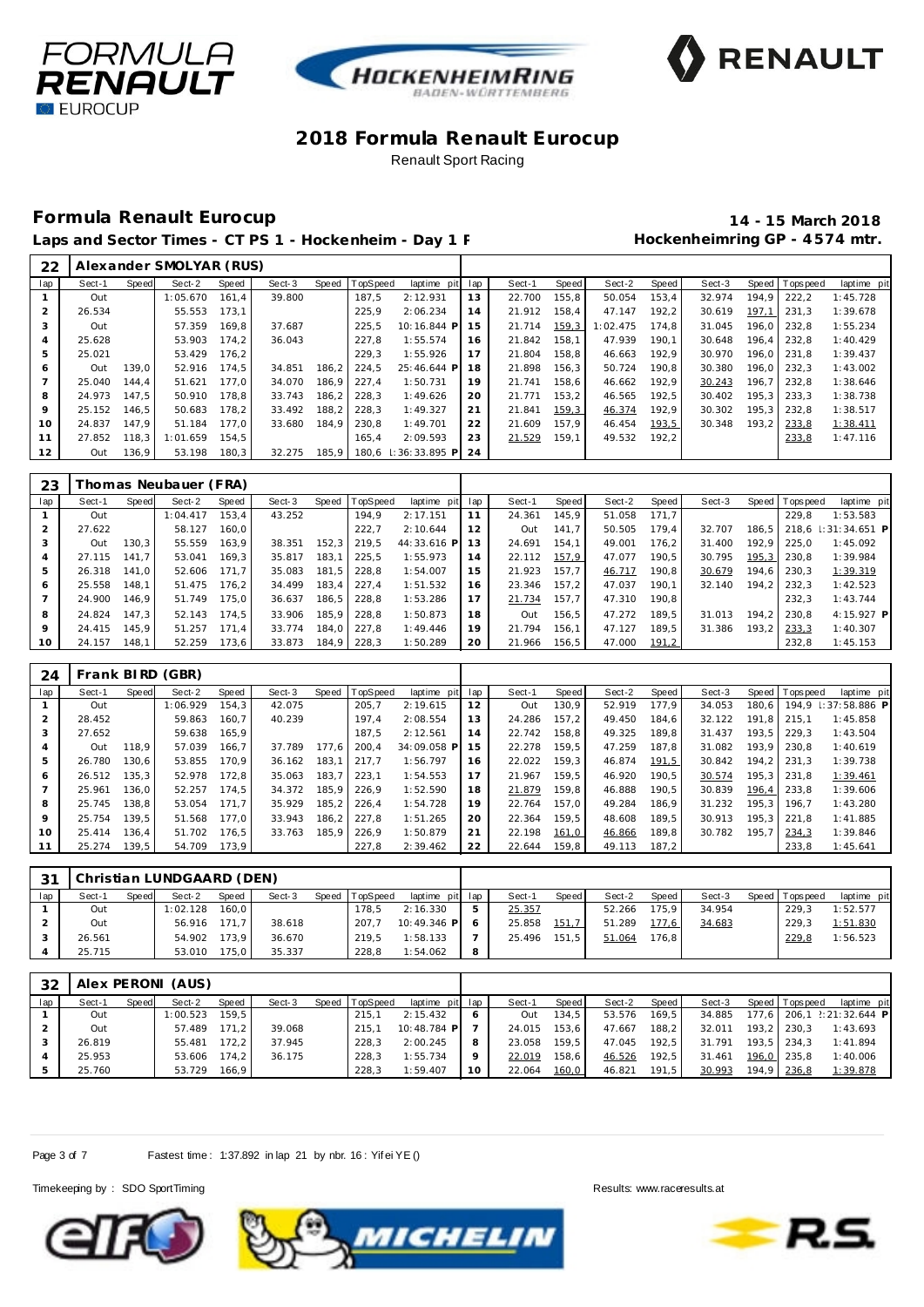





Laps and Sector Times - CT PS 1 - Hockenheim - Day 1 F **Manufall Session Hockenheimring GP** - 4574 mtr.

# **Formula Renault Eurocup 14 - 15 March 2018**

| -33 |        |       | Max DEFOURNY (BEL)  |       |        |       |          |                 |   |        |       |        |       |        |                 |             |
|-----|--------|-------|---------------------|-------|--------|-------|----------|-----------------|---|--------|-------|--------|-------|--------|-----------------|-------------|
| lap | Sect-1 | Speed | Sect-2              | Speed | Sect-3 | Speed | TopSpeed | laptime pit lap |   | Sect-1 | Speed | Sect-2 | Speed | Sect-3 | Speed Tops peed | laptime pit |
|     | Out    |       | 1:08.375            | 155.2 | 42.696 |       | 129.5    | 2:19.744        |   | 25.993 |       | 54.157 | 174,8 | 36.869 | 226,9           | 1:57.019    |
|     | 27.252 |       | 56.153              | 170.3 | 38.898 |       | 221.8    | 2:02.303        | 4 | 26.238 |       | 54.822 | 165.9 |        | 228,3           | 2:02.677    |
|     |        |       |                     |       |        |       |          |                 |   |        |       |        |       |        |                 |             |
| 41  |        |       | Oscar PIASTRI (GBR) |       |        |       |          |                 |   |        |       |        |       |        |                 |             |

|     |        |       | 00001 111001101 10011 |       |        |       |          |                 |    |        |       |        |       |        |       |                |                     |
|-----|--------|-------|-----------------------|-------|--------|-------|----------|-----------------|----|--------|-------|--------|-------|--------|-------|----------------|---------------------|
| lap | Sect-1 | Speed | Sect-2                | Speed | Sect-3 | Speed | TopSpeed | laptime pit lap |    | Sect-1 | Speed | Sect-2 | Speed | Sect-3 |       | Speed Topspeed | laptime pit         |
|     | Out    |       | 59.727                | 165.4 | 40.333 |       | 208.1    | 2:11.637        |    | 24.985 | 151.7 | 50.445 | 179.7 | 33.185 | 188.5 | 231.8          | 1:48.615            |
|     | 26.806 |       | 56.281                | 168.8 | 39.227 |       | 226.9    | 2:02.314        | 12 | 25.007 | 151.5 | 50.599 | 180.3 | 33.463 | 187.8 | 230.8          | 1:49.069            |
|     | 26.873 |       | 55.557                | 171.4 | 37.988 |       | 228,8    | 2:00.418        | 13 | 25.020 | 150.0 | 50.420 | 179.4 | 33.155 | 186.9 | 231.3          | 1:48.595            |
|     | 26.334 |       | 54.891                | 171.7 |        |       | 229.8    | 2:02.454        | 14 | 25.021 | 141.2 | 50.974 | 173.9 |        |       | 230.3          | 1:51.925            |
|     | Out    | 138.1 | 54.230                | 168.8 | 35.657 | 182.1 | 223.6    | 43:48.787 P     | 15 | Out    | 132.0 | 51.924 | 176.2 | 32.952 | 187.2 |                | 221.8 : 26:55.237 P |
| 6   | 25.552 | 150.8 | 51.837                | 177.6 | 33.916 | 187.2 | 228.3    | 1:51.305        | 16 | 22.761 | 156.5 | 48.746 | 184.3 | 30.903 | 194.6 | 225.0          | 1:42.410            |
|     | 25.290 | 147.7 | 50.997                | 179.1 | 33.470 | 188.2 | 230.3    | 1:49.757        | 17 | 21.942 | 159.3 | 46.876 | 193.2 | 30.536 | 196.4 | 229.3          | 1:39.354            |
| 8   | 25.078 | 151.7 | 51.021                | 171.4 | 33.674 | 187.8 | 229.8    | 1:49.773        | 18 | 21.704 | 160,2 | 46.644 | 193,5 | 30.464 | 195.3 | 231.3          | 1:38.812            |
|     | 25.120 | 146.1 | 50.736                | 178.5 | 33.187 | 188.5 | 230.3    | 1:49.043        | 19 | 22.138 | 157.9 | 47.167 | 189.8 | 37.887 | 191.2 | 233,3          | 1:47.192            |
| 10  | 25.177 | 151.7 | 50.522                | 180.0 | 33.073 | 188.5 | 230.8    | 1:48.772        | 20 | 22.149 | 157.9 | 48.874 | 187.2 |        |       | 231.8          | 1:46.669            |

| 42             |        |       | Alexander VARTANYAN (RUS) |       |        |       |          |             |     |        |       |        |       |        |       |                |                       |
|----------------|--------|-------|---------------------------|-------|--------|-------|----------|-------------|-----|--------|-------|--------|-------|--------|-------|----------------|-----------------------|
| lap            | Sect-1 | Speed | Sect-2                    | Speed | Sect-3 | Speed | TopSpeed | laptime pit | lap | Sect-1 | Speed | Sect-2 | Speed | Sect-3 |       | Speed Topspeed | laptime pit           |
|                | Out    |       | 1:03.322                  | 156.7 | 42.331 |       | 191,8    | 2:11.979    | 14  | 24.322 | 152,1 | 51.051 | 178.2 | 33.334 | 187.2 | 229.8          | 1:48.707              |
| $\overline{2}$ | 27.472 |       | 56.790                    | 165.1 | 38.106 |       | 222,7    | 2:02.368    | 15  | 24.307 | 152.1 | 50.867 | 175.9 | 33.379 | 186,2 | 229.3          | 1:48.553              |
| 3              | 26.223 |       | 55.378                    | 170.9 | 37.829 |       | 226,4    | 1:59.430    | 16  | 25.093 | 148.1 | 51.800 | 169.8 |        |       | 228.3          | 1:55.641              |
| 4              | 25.820 |       | 55.793                    | 169.3 |        |       | 227.4    | 2:12.557    | 17  | Out    | 141.9 | 52.188 | 179.7 | 32.561 | 187.8 | 191.5          | $\mid$ : 32: 35.305 P |
| 5              | Out    | 137.4 | 54.018                    | 173.9 | 35.935 | 183,1 | 222,2    | 35:09.854 P | 18  | 23.042 | 157.4 | 48.490 | 187.8 | 30.785 | 195.3 | 221.3          | 1:42.317              |
| 6              | 25.844 | 147.5 | 52.267                    | 175,3 | 35.783 | 186,2 | 228,3    | 1:53.894    | 19  | 21.548 | 158,4 | 47.353 | 190.5 | 30.209 | 196,7 | 230.8          | 1:39.110              |
|                | 25.803 | 147.1 | 51.763                    | 174.8 | 34.428 | 184.6 | 228.8    | 1:51.994    | 20  | 21.392 | 159.3 | 47.842 | 180.3 | 30.208 | 196.0 | 232.3          | 1:39.442              |
| 8              | 25.047 | 151.9 | 51.502                    | 174.2 | 33.998 | 185,9 | 229.3    | 1:50.547    | 21  | 21.344 | 159,8 | 49.198 | 124.0 | 34.120 | 194.6 | 232.8          | 1:44.662              |
| 9              | 24.941 | 147.9 | 51.847                    | 172.8 | 34.362 | 182.4 | 229.8    | 1:51.150    | 22  | 21.455 | 158.6 | 46.568 | 191.5 | 30.077 | 196.4 | 232.8          | 1:38.100              |
| 10             | 24.895 | 147.5 | 51.275                    | 176.2 | 33.772 | 185,2 | 229.3    | 1:49.942    | 23  | 21.511 | 158,8 | 46.385 | 192,5 | 30.152 | 196,4 | 234.3          | 1:38.048              |
| 11             | 24.674 | 150.6 | 51.404                    | 177.0 | 33.548 | 186.2 | 229.3    | 1:49.626    | 24  | 21.400 | 159.3 | 46.626 | 192.2 | 33.665 | 195.3 | 235,3          | 1:41.691              |
| 12             | 24.477 | 152,8 | 51.238                    | 172.8 | 33.759 | 186,5 | 229.8    | 1:49.474    | 25  | 21.404 | 158.1 | 46.523 | 192,5 | 30.416 | 194.2 | 234.3          | 1:38.343              |
| 13             | 24.472 | 152,5 | 51.230                    | 177.0 | 33.660 | 186,5 | 228,8    | 1:49.362    | 26  | 21.541 | 158,8 | 51.256 | 165.4 |        |       | 224.5          | 1:50.500              |

| 43  |        |       | Sami TAOUFIK (MAR) |       |        |       |                 |                      |     |        |       |        |       |        |       |                |             |
|-----|--------|-------|--------------------|-------|--------|-------|-----------------|----------------------|-----|--------|-------|--------|-------|--------|-------|----------------|-------------|
| lap | Sect-1 | Speed | Sect-2             | Speed | Sect-3 | Speed | <b>TopSpeed</b> | laptime pit          | lap | Sect-1 | Speed | Sect-2 | Speed | Sect-3 |       | Speed Topspeed | laptime pit |
|     | Out    |       | 1:04.799           | 158.6 | 42.853 |       | 208,5           | 2:21.714             | 12  | 23.866 | 158.6 | 48.539 | 185.9 | 32.054 | 189.8 | 221.8          | 1:44.459    |
|     | 28.073 |       | 58.506             | 156.7 | 41.208 |       | 220.4           | 2:07.787             | 13  | 22.662 | 160,0 | 47.423 | 186.2 | 31.462 | 194.2 | 228.8          | 1:41.547    |
|     | 27.682 |       | 59.366             | 167.2 |        |       | 210.9           | 2:17.013             | 14  | 22.482 | 160,0 | 47.026 | 189,5 | 31.070 | 193.2 | 230.3          | 1:40.578    |
|     | Out    |       | In                 |       | In     | 180.9 | 219.1           | 36:49.759 P          | 15  | 22.273 | 159.3 | 47.149 | 188.5 | 39.052 | 170.6 | 230.8          | 1:48.474    |
| 5   | 26.787 | 139.5 | 54.854             | 165.4 | 37.184 | 182.7 | 225.0           | 1:58.825             | 16  | 22.829 | 159.3 | 47.240 | 188.8 | 31.571 | 194.6 | 231.8          | 1:41.640    |
| 6   | 26.056 | 149.2 | 53.443             | 168.2 | 36.073 | 182.1 | 226.9           | 1:55.572             | 17  | 22.158 | 158.4 | 46.909 | 188.8 | 31.015 | 194.9 | 230.8          | 1:40.082    |
|     | 26.309 | 144.6 | 54.874             | 155.2 | 35.812 | 185.2 | 225.9           | 1:56.995             | 18  | 22.058 | 157.9 | 48.204 | 187.2 | 31.448 | 194.2 | 229.8          | 1:41.710    |
| 8   | 25.598 | 148.8 | 51.902             | 171.2 | 34.580 | 184.6 | 228.8           | 1:52.080             | 19  | 22.137 | 158.6 | 51.245 | 155.2 | 31.361 | 195.3 | 230.8          | 1:44.743    |
| 9   | 25.123 | 151.3 | 51.921             | 166.4 | 34.574 | 184.0 | 228.3           | 1:51.618             | 20  | 22.153 | 157.9 | 46.982 | 188.2 | 31.229 | 194.2 | 233,3          | 1:40.364    |
| 10  | 25.247 | 148.6 | 55.546             | 166.9 |        |       | 227.8           | 2:01.145             | 21  | 22.399 | 157.7 | 47.993 | 181.5 |        |       | 231.3          | 1:47.213    |
| 11  | Out    | 126,3 | 52.451             | 175.9 | 32.869 | 188.8 |                 | 210.5 : 40: 20.700 P | 22  |        |       |        |       |        |       |                |             |

| 51      |        |       | Axel MATUS (MEX) |       |        |        |                  |              |     |        |       |        |       |        |       |            |                     |
|---------|--------|-------|------------------|-------|--------|--------|------------------|--------------|-----|--------|-------|--------|-------|--------|-------|------------|---------------------|
| lap     | Sect-1 | Speed | Sect-2           | Speed | Sect-3 |        | Speed   TopSpeed | laptime pit  | lap | Sect-1 | Speed | Sect-2 | Speed | Sect-3 | Speed | T ops peed | laptime pit         |
|         | Out    | 111.2 | 1:01.556         | 149.4 |        |        | 188.5            | 2:14.642     | 12  | 23.739 | 151.3 | 49.988 | 178.2 |        |       | 229.3      | 1:54.720            |
|         | Out    | 115.9 | 54.528           | 167.2 | 36.086 | 183,4  | 221,8            | $9:05.940$ P | 13  | Out    | 143,2 | 52.739 | 178.8 | 33.515 | 188.2 |            | 218.6 : 06:48.733 P |
|         | 25.645 | 141.7 | 53.033           | 174.8 | 34.007 |        | 185,2 226,9      | 1:52.685     | 14  | 23.187 | 154.7 | 48.331 | 182.7 | 31.918 | 191.8 | 227.4      | 1:43.436            |
|         | 24.803 | 150.4 | 51.425           | 175.0 | 34.342 |        | 186.2 228.3      | 1:50.570     | 15  | 22.493 | 156.7 | 47.721 | 188.2 | 31.334 | 190.5 | 229.3      | 1:41.548            |
|         | 25.394 | 136.0 | 51.298           | 176.5 | 36.393 |        | 185,2 228,3      | 1:53.085     | 16  | 22.256 | 156.5 | 47.486 | 187.8 | 31.349 | 191.5 | 230.8      | 1:41.091            |
| 6       | 25.211 | 145.6 | 53.267 151,7     |       |        |        | 228.8            | 1:57.352     | 17  | 22.258 | 156.7 | 52.507 | 187.8 | 31.236 | 191.5 | 230.8      | 1:46.001            |
|         | Out    | 153.0 | 50.486           | 175.9 | 34.225 | 186, 5 | 228,3            | 12:37.775 P  | -18 | 22.358 | 156,5 | 47.121 | 188,5 | 31.212 | 194,2 | 231,8      | 1:40.691            |
| 8       | 24.563 | 150.2 | 50.752           | 173.6 | 33.922 |        | 184.6 227.8      | 1:49.237     | 19  | 22.141 | 157,7 | 47.256 | 188.2 | 36.362 | 169.3 | 234,8      | 1:45.759            |
| $\circ$ | 23.889 | 151,9 | 50.223           | 177,3 | 33.560 |        | 184,6 226,4      | 1:47.672     | 20  | 23.718 | 153,4 | 50.378 | 179,7 | 31.987 | 194,2 | 208,5      | 1:46.083            |

Page 4 of 7 Fastest time: 1:37.892 in lap 21 by nbr. 16: Yif ei YE ()





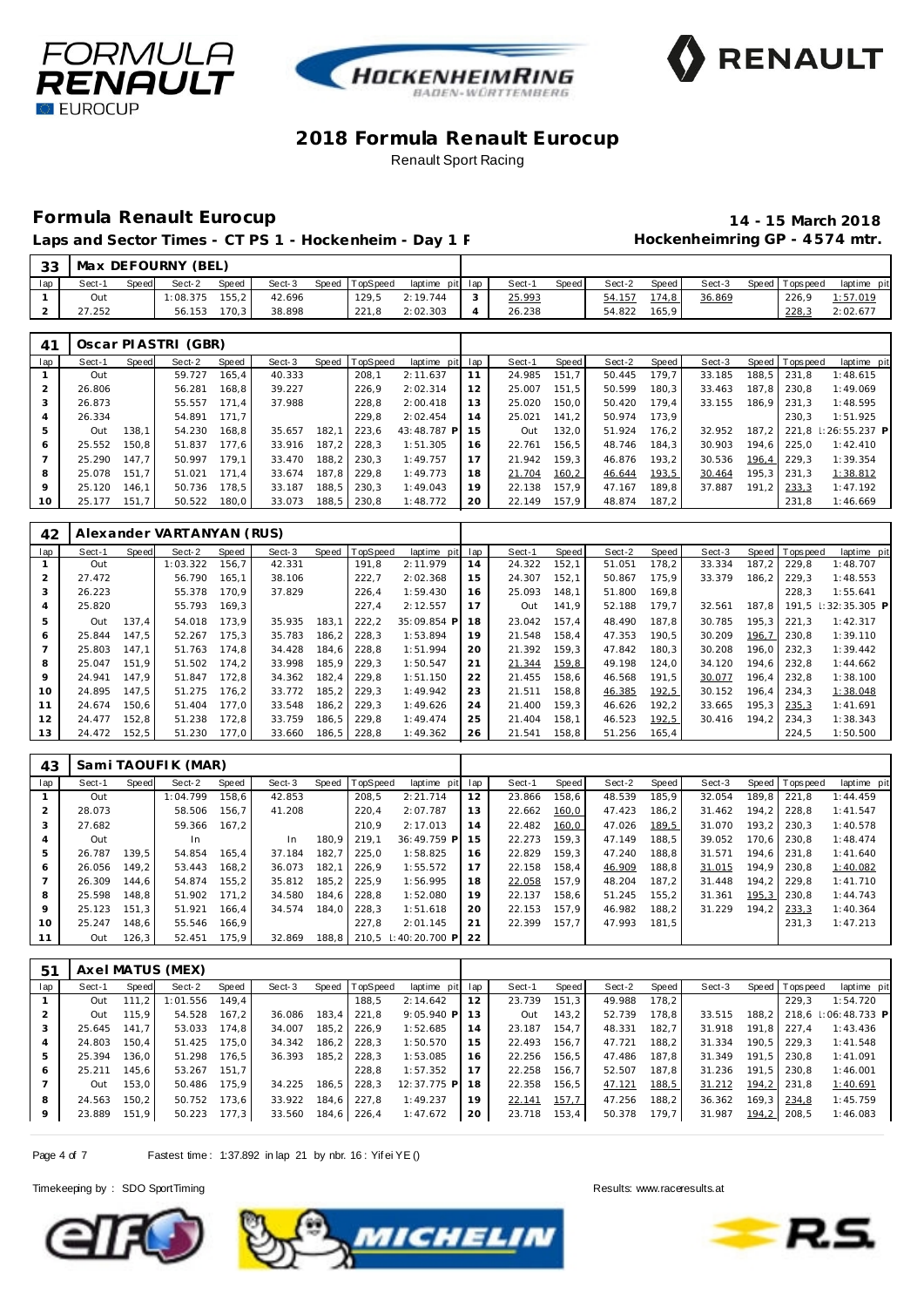





## **Formula Renault Eurocup 14 - 15 March 2018**

24.265 145,2 50.207 172,0 38.963 185,2 227,8 1:53.435 **22**

|  |  |  |  | Laps and Sector Times - CT PS 1 - Hockenheim - Day 1 F                                            |  |  | Hockenheimring GP - 4574 mtr. |                |
|--|--|--|--|---------------------------------------------------------------------------------------------------|--|--|-------------------------------|----------------|
|  |  |  |  | 10   24.057 151,3   49.959 178,2   39.303 182,7 226,9 1:53.319   21   22.237 155,2   52.910 185,2 |  |  |                               | 231,3 1:49.057 |
|  |  |  |  | $111$ 24.265 145.2 50.207 172.0 38.963 185.2 227.8 1:53.435 22                                    |  |  |                               |                |

| 52  |        |       | Xavier LLOVERAS (ESP) |        |        |       |          |             |     |        |       |        |       |        |       |           |                      |
|-----|--------|-------|-----------------------|--------|--------|-------|----------|-------------|-----|--------|-------|--------|-------|--------|-------|-----------|----------------------|
| lap | Sect-1 | Speed | Sect-2                | Speed  | Sect-3 | Speed | TopSpeed | laptime pit | lap | Sect-1 | Speed | Sect-2 | Speed | Sect-3 | Speed | Tops peed | laptime pit          |
|     | Out    |       | 1:01.553              | 161.7  |        |       | 190,8    | 2:18.829    | 13  | 24.356 | 149,2 | 50.425 | 175,9 | 33.265 | 186,9 | 229.8     | 1:48.046             |
|     | Out    | 131.5 | 56.543                | 166,4  | 38.684 |       | 219,5    | 18:38.389 P | 14  | 24.554 | 145.9 | 50.870 | 175,3 |        |       | 230.3     | 1:50.885             |
| 3   | 26.951 | 146.9 | 5:30.538              | 156.7  |        |       | 226.4    | 6:43.246    | 15  | Out    | 135,3 | 51.365 | 175,0 | 33.300 | 184.9 |           | 222.2 : 27: 25.711 P |
| 4   | Out    | 138.5 | 55.575                | 164.9  | 37.486 | 181.2 | 225.0    | 11:50.862 P | 16  | 23.274 | 157.4 | 48.477 | 181.5 | 32.528 | 179.4 | 227.8     | 1:44.279             |
| 5   | 26.594 | 144.4 | 53.375                | 168,2  | 36.399 | 181.8 | 227.8    | 1:56.368    | 17  | 23.799 | 158,8 | 47.494 | 185,6 | 31.121 | 193.2 | 230.3     | 1:42.414             |
| 6   | 25.778 | 150.0 | 52.313                | 172, 2 | 35.034 | 185,6 | 227,4    | 1:53.125    | 18  | 22.319 | 158,4 | 47.108 | 187,2 | 31.049 | 193.2 | 231.3     | 1:40.476             |
|     | 25.896 | 145.6 | 51.935                | 175,3  | 35.180 | 184.9 | 229.8    | 1:53.011    | 19  | 22.355 | 152.5 | 47.605 | 186.5 | 30.958 | 193.9 | 232.3     | 1:40.918             |
| 8   | 25.176 | 150.0 | 51.332                | 174,2  | 35.247 | 184.3 | 230.8    | 1:51.755    | 20  | 22.314 | 158.1 | 48.281 | 186,5 | 31.399 | 193.9 | 233.3     | 1:41.994             |
| 9   | 24.950 | 152,1 | 51.198                | 173,9  | 33.930 | 183.7 | 229,8    | 1:50.078    | 21  | 22.363 | 158,6 | 47.322 | 186,2 | 31.200 | 195,7 | 233,3     | 1:40.885             |
| 10  | 24.903 | 147.9 | 51.272                | 172.8  |        |       | 229.8    | 1:53.645    | 22  | 22.175 | 156.7 | 47.100 | 187,8 | 30.944 | 194.2 | 233,8     | 1:40.219             |
| 11  | Out    | 141.5 | 53.024                | 170.6  | 37.368 | 182,4 | 228.3    | 7:15.523 P  | 23  | 22.169 | 157,4 | 47.356 | 185,9 |        |       | 232.8     | 1:42.568             |
| 12  | 25.053 | 149,4 | 50.895                | 176,5  | 33.424 | 185,9 | 229,8    | 1:49.372    | 24  | Out    | 156,3 | 50.534 | 186,2 | 31.296 | 194.2 | 231,3     | 4:02.176 P           |

| 53             |        |       | Eliseo MARTINEZ (ESP) |       |        |       |                 |             |     |        |       |        |       |        |       |                |                     |
|----------------|--------|-------|-----------------------|-------|--------|-------|-----------------|-------------|-----|--------|-------|--------|-------|--------|-------|----------------|---------------------|
| lap            | Sect-1 | Speed | Sect-2                | Speed | Sect-3 | Speed | <b>TopSpeed</b> | laptime pit | lap | Sect-1 | Speed | Sect-2 | Speed | Sect-3 |       | Speed Topspeed | laptime pit         |
|                | Out    | 112,4 | 1:06.093              | 151,3 | 43.023 | 163,4 | 177,0           | 43:00.007   | 14  | 23.922 | 148,8 | 50.315 | 179,1 | 33.464 | 185,6 | 230.8          | 1:47.701            |
| $\overline{2}$ | 31.184 | 132.2 | 55.624                | 157.9 | 39.629 | 160.2 | 219.5           | 2:06.437    | 15  | 24.001 | 153.0 | 56.239 | 155,2 | 37.034 | 184.9 | 231.3          | 1:57.274            |
| 3              | 27.159 | 134.7 | 53.788                | 170.9 | 36.561 | 183,4 | 221.3           | 1:57.508    | 16  | 23.869 | 154.1 | 50.193 | 178.8 | 33.892 | 185.6 | 229.8          | 1:47.954            |
| $\overline{A}$ | 26.304 | 138,3 | 53.376                | 170,6 | 36.096 | 184,6 | 229,3           | 1:55.776    | 17  | 24.170 | 152,3 | 50.039 | 179.7 | 33.459 | 187.2 | 230.3          | 1:47.668            |
| 5              | 25.849 | 145.0 | 51.789                | 175,3 | 34.943 | 183,7 | 230,3           | 1:52.581    | 18  | 23.970 | 151.7 | 49.930 | 179.4 | 33.334 | 187.5 | 230.8          | 1:47.234            |
| 6              | 25.277 | 146.7 | 51.768                | 176.8 | 34.451 | 185.6 | 230.8           | 1:51.496    | 19  | 24.313 | 148.4 | 50.838 | 177.0 |        |       | 227.8          | 1:53.661            |
|                | 25.216 | 144.2 | 51.780                | 176,5 | 34.282 | 186,5 | 230,3           | 1:51.278    | 20  | Out    | 117.4 | 57.412 | 99,7  | 36.244 | 179.4 |                | 216.9 : 11:39.705 P |
| 8              | 26.167 | 139.4 | 52.929                | 170.1 |        |       | 229,3           | 2:00.698    | 21  | 24.460 | 155.2 | 48.866 | 182,4 | 31.798 | 191.8 | 227.4          | 1:45.124            |
| 9              | Out    | 132.7 | 53.488                | 170.6 | 35.735 | 184.6 | 224,1           | 10:28.149 P | 22  | 22.712 | 157.7 | 47.859 | 188.5 | 31.533 | 193.2 | 232.8          | 1:42.104            |
| 10             | 24.690 | 147.1 | 50.724                | 178,2 | 33.523 | 188,2 | 230,8           | 1:48.937    | 23  | 22.824 | 156,3 | 48.433 | 185,2 |        |       | 232.8          | 1:47.531            |
| 11             | 24.037 | 143.6 | 50.680                | 179.7 | 33.542 | 187.8 | 230.8           | 1:48.259    | 24  | Out    | 148.8 | 51.920 | 187.8 | 31.587 | 193,9 | 195.3          | 4:12.676 P          |
| 12             | 24.071 | 150,0 | 50.677                | 179,4 | 34.001 | 183,7 | 231,8           | 1:48.749    | 25  | 22.252 | 159,1 | 47.280 | 190,1 | 30.978 |       | 233,8          | 1:40.510            |
| 13             | 24.218 | 150.0 | 50.543                | 177,3 | 33.382 | 187.8 | 230,8           | 1:48.143    | 26  | 22.929 | 149.2 | 47.991 | 188,8 |        |       | 232,3          | 1:47.882            |

| 54             |        |       | Christian MUNOZ (COL) |       |        |       |          |              |     |        |       |        |       |        |        |                |               |
|----------------|--------|-------|-----------------------|-------|--------|-------|----------|--------------|-----|--------|-------|--------|-------|--------|--------|----------------|---------------|
| lap            | Sect-1 | Speed | Sect-2                | Speed | Sect-3 | Speed | TopSpeed | laptime pit  | lap | Sect-1 | Speed | Sect-2 | Speed | Sect-3 |        | Speed Topspeed | laptime pit   |
|                | Out    |       | 1:06.086              | 145,6 |        |       | 186,9    | 2:23.273     | 20  | 24.421 | 148,6 | 51.236 | 177,0 | 34.710 | 185,6  | 226,4          | 1:50.367      |
| $\overline{2}$ | Out    |       | 1:02.662              | 160,2 | 39.217 |       | 219,5    | 13:16.376 P  | 21  | 24.454 | 148,1 | 50.832 | 175,0 | 33.483 | 185,6  | 227,4          | 1:48.769      |
| 3              | 26.824 |       | 56.430                | 165,4 | 38.465 |       | 222,7    | 2:01.719     | 22  | 24.513 | 148,8 | 51.265 | 174,2 | 34.190 | 185,6  | 227,8          | 1:49.968      |
| $\overline{A}$ | 26.774 |       | 56.066                | 167,4 | 37.583 |       | 224,5    | 2:00.423     | 23  | 24.979 | 147,5 | 50.787 | 176,2 | 33.630 | 186, 2 | 228,3          | 1:49.396      |
| 5              | 26.180 |       | 55.359                | 167,2 | 37.307 |       | 224,5    | 1:58.846     | 24  | 24.279 | 149,4 | 50.620 | 175,9 | 33.679 | 183,4  | 227,8          | 1:48.578      |
| 6              | 37.650 | 110,5 | 58.295                | 170,1 | 36.890 |       | 198,5    | 2:12.835     | 25  | 24.863 | 149,6 | 51.087 | 172,2 |        |        | 228,8          | 1:51.573      |
|                | 26.968 | 138,1 | 58.166                | 150,4 |        |       | 225,5    | 2:13.814     | 26  | Out    | 136,4 | 53.374 | 176,8 | 33.841 | 184, 3 | 199,3          | 1:18:02.872 P |
| 8              | Out    | 139,2 | 54.400                | 168,5 | 36.391 | 178,5 | 222,7    | $6:20.257$ P | 27  | 24.080 | 153,2 | 49.482 | 181,2 | 33.567 | 188,5  | 225,0          | 1:47.129      |
| 9              | 26.605 | 136,5 | 53.769                | 172,0 | 36.485 | 179,1 | 225,5    | 1:56.859     | 28  | 23.418 | 154,9 | 48.556 | 185,9 | 31.913 | 191,8  | 226,4          | 1:43.887      |
| 10             | 26.497 | 141,9 | 53.122                | 169,5 | 35.671 | 180,3 | 225,5    | 1:55.290     | 29  | 23.066 | 155,6 | 48.276 | 188,2 | 31.598 | 192,9  | 228,3          | 1:42.940      |
| 11             | 26.701 | 146,5 | 52.808                | 170.9 | 35.907 | 179,7 | 227,4    | 1:55.416     | 30  | 22.946 | 156,5 | 47.980 | 188,2 | 31.270 | 192,2  | 228,3          | 1:42.196      |
| 12             | 26.314 | 139,0 | 55.716                | 172,2 | 35.623 | 178,8 | 226,9    | 1:57.653     | 31  | 22.655 | 155,2 | 47.633 | 188,5 | 31.349 | 192,9  | 229,3          | 1:41.637      |
| 13             | 26.106 | 143,2 | 52.482                | 170,6 | 35.151 | 181,5 | 226,9    | 1:53.739     | 32  | 22.925 | 156,5 | 47.555 | 187,5 | 31.649 | 187,5  | 233,8          | 1:42.129      |
| 14             | 25.747 | 142,3 | 53.570                | 169,3 | 35.570 | 180,6 | 227,8    | 1:54.887     | 33  | 22.457 | 155,8 | 47.376 | 189,1 | 31.323 | 193,9  | 232,3          | 1:41.156      |
| 15             | 25.991 | 142,7 | 54.203                | 173,1 |        |       | 227,8    | 1:58.814     | 34  | 22.130 | 157,2 | 47.184 | 189,8 | 31.300 | 194,2  | 232,3          | 1:40.614      |
| 16             | Out    | 142,3 | 52.996                | 165,1 | 35.109 | 183,1 | 223,6    | 8:50.257 P   | 35  | 23.113 | 154,9 | 47.632 | 186,2 | 31.146 | 193,9  | 230,8          | 1:41.891      |
| 17             | 25.049 | 146,5 | 56.664                | 172,2 | 34.488 | 182,4 | 226,4    | 1:56.201     | 36  | 22.247 | 156,3 | 47.402 | 188,2 | 30.947 | 193,2  | 231,8          | 1:40.596      |
| 18             | 25.282 | 143,4 | 51.463                | 175,0 | 33.818 | 185,9 | 225,0    | 1:50.563     | 37  | 22.845 | 155,6 | 47.429 | 187,5 |        |        | 231,8          | 1:44.329      |
| 19             | 24.846 | 147,1 | 51.784                | 173,9 | 33.554 | 184,6 | 226,4    | 1:50.184     | 38  |        |       |        |       |        |        |                |               |

| 61  |        |       | Lorenzo COLOMBO (ITA) |       |        |  |                                                                                           |    |        |       |                           |                       |       |             |  |
|-----|--------|-------|-----------------------|-------|--------|--|-------------------------------------------------------------------------------------------|----|--------|-------|---------------------------|-----------------------|-------|-------------|--|
| lap | Sect-1 | Speed | Sect-2                | Speed | Sect-3 |  | Speed TopSpeed laptime pit lap                                                            |    | Sect-1 | Speed | Sect-2 Speed              | Sect-3 Speed Topspeed |       | laptime pit |  |
|     | Out    |       | $1:14.732$ 85,2       |       |        |  | 194,2 2:30.251                                                                            | 14 |        |       | 23.720 154,9 53.837 120,5 |                       | 228.3 | 2:05.037    |  |
|     | Out    |       | 129,0 1:02.133 163,9  |       |        |  | 40.282 150,2 149,0 17:08.940 P 15 0ut 142,1 51.939 177,0 34.296 188,8 204,9 1:08:57.676 P |    |        |       |                           |                       |       |             |  |

Page 5 of 7 Fastest time: 1:37.892 in lap 21 by nbr. 16: Yif ei YE ()





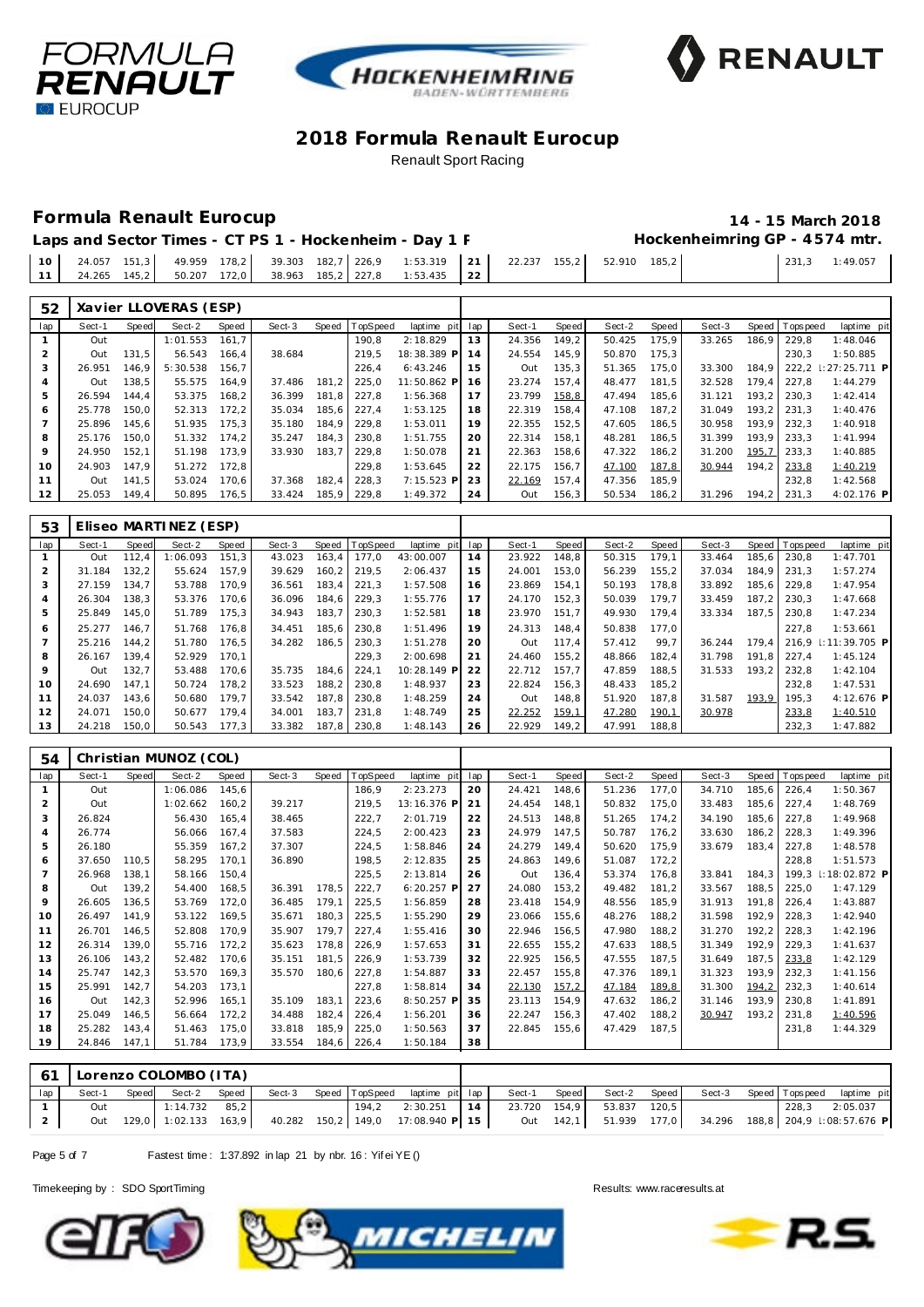





### **Formula Renault Eurocup 14 - 15 March 2018**

# Laps and Sector Times - CT PS 1 - Hockenheim - Day 1 F **Billion Hockenheimring GP** - 4574 mtr.

| 3  | 28.651 | 141.4 | 59.553 | 165.4 |        |       | 218.6       | 2:10.094     | 16 | 22.981 | 155.6 | 48.048 | 190.5 | 31.607 |       | 193.9 227.8 | 1:42.636 |
|----|--------|-------|--------|-------|--------|-------|-------------|--------------|----|--------|-------|--------|-------|--------|-------|-------------|----------|
|    | Out    | 137.6 | 58.319 | 167.7 | 38.016 | 179.1 | 210.1       | $5:36.329$ P | 17 | 22.333 | 155,8 | 47.399 | 191.8 | 31.173 | 173.6 | 230.3       | 1:40.905 |
| 5  | 26.701 | 146.7 | 53.446 | 170.1 | 36.421 | 181.5 | 227.4       | 1:56.568     | 18 | 22.771 | 155,8 | 48.398 | 190.5 | 30.854 |       | 194.9 231.8 | 1:42.023 |
| 6  | 26.153 | 151.0 | 52.359 | 172.2 | 35.364 | 183.1 | 227.8       | 1:53.876     | 19 | 21.934 | 157.4 | 46.822 | 192.5 | 30.798 | 194.2 | 234.3       | 1:39.554 |
|    | 25.722 | 152.1 | 51.688 | 175.3 | 34.785 | 184.0 | 229.8       | 1:52.195     | 20 | 22.142 | 157,9 | 46.965 | 187.2 | 30.917 | 195.3 | 237.4       | 1:40.024 |
| 8  | 25.732 | 151.0 | 52.211 | 173.6 | 34.438 | 183.7 | 229.3       | 1:52.381     | 21 | 22.142 | 155.2 | 46.928 | 192.2 | 30.675 | 196,0 | 233.3       | 1:39.745 |
| 9  | 25.503 | 151.3 | 52.716 | 173.9 | 34.079 | 184.6 | 229.3       | 1:52.298     | 22 | 21.924 | 157.7 | 46.589 | 192.2 | 30.601 | 195.3 | 233.8       | 1:39.114 |
| 10 | 25.108 | 150.6 | 51.366 | 175.9 | 33.633 | 184.3 | 229.8       | 1:50.107     | 23 | 22.009 | 157.4 | 46.698 | 191.8 | 30.641 | 195.7 | 236.3       | 1:39.348 |
| 11 | 25.633 | 147.9 | 51.944 | 176.2 |        |       | 229.3       | 1:58.544     | 24 | 21.746 | 156.7 | 46.733 | 192.2 | 30.654 | 196.0 | 233.8       | 1:39.133 |
| 12 | Out    | 150.0 | 51.150 | 178,2 | 33.459 | 186.5 | 222.7       | 27:29.705 P  | 25 | 21.952 | 157.4 | 46.619 | 193,2 |        |       | 234.8       | 1:44.268 |
| 13 | 24.125 | 154.3 | 49.788 | 181,2 | 32.506 |       | 187,8 226,9 | 1:46.419     | 26 |        |       |        |       |        |       |             |          |

| 62  | Thomas MAXWELL (AUS) |       |          |       |        |       |                |                |         |        |       |        |        |        |       |                 |                   |
|-----|----------------------|-------|----------|-------|--------|-------|----------------|----------------|---------|--------|-------|--------|--------|--------|-------|-----------------|-------------------|
| lap | Sect-1               | Speed | Sect-2   | Speed | Sect-3 |       | Speed TopSpeed | laptime        | pit lap | Sect-1 | Speed | Sect-2 | Speed  | Sect-3 |       | Speed Tops peed | laptime pit       |
|     | Out                  |       | 1:02.272 | 149.8 |        |       | 198.9          | 2:14.249       | 12      | Out    | 140.4 | 53.355 | 172.8  | 33.278 | 188.2 | 210.1           | $\pm 37:48.824$ P |
| 2   | Out                  | 127.1 | 58.744   | 157.7 | In.    |       | 208,5          | 10:49.717 P 13 |         | 23.068 | 153,8 | 49.370 | 184.9  | 31.614 | 190.8 | 226.4           | 1:44.052          |
| 3   | Out                  | 129.3 | 55.821   | 165.1 | 38.457 | 179.4 | 216.9          | 14:33.522 P 14 |         | 22.267 | 154.7 | 47.611 | 188.2  | 30.990 | 192.9 | 228.3           | 1:40.868          |
| 4   | 27.131               | 142.7 | 53.938   | 167.2 | 35.787 | 183.1 | 226.4          | 1:56.856       | 15      | 21.980 | 158,1 | 47.258 | 190,1  | 31.123 | 192.2 | 229.8           | 1:40.361          |
| 5   | 26.191               | 145.7 | 52.725   | 169,5 | 35.534 | 184.9 | 227.4          | 1:54.450       | 16      | 21.896 | 156.5 | 47.290 | 189.8  | 31.013 | 194.2 | 230.8           | 1:40.199          |
| 6   | 25.665               | 151.3 | 52.342   | 169,3 | 34.818 | 184.0 | 228.8          | 1:52.825       | 17      | 21.843 | 156.3 | 47.266 | 188.2  | 31.072 | 194.9 | 231.8           | 1:40.181          |
|     | 25.592               | 148.8 | 56.666   | 168,5 | 34.779 | 184.3 | 229.3          | 1:57.037       | 18      | 21.805 | 157.7 | 47.422 | 189,5  |        |       | 230.8           | 1:41.884          |
| 8   | 25.236               | 150.0 | 52.112   | 168.2 | 34.639 | 182.7 | 228.8          | 1:51.987       | 19      | Out    | 155.2 | 47.885 | 188.8  | 30.971 | 194.6 | 218.2           | 3:08.822 P        |
| 9   | 25.210               | 149.2 | 52.320   | 169.8 | 34.540 | 184.9 | 229.3          | 1:52.070       | 20      | 22.020 | 153.6 | 47.075 | 190,1  | 30.719 | 195,3 | 233.3           | 1:39.814          |
| 10  | 25.197               | 149.6 | 51.922   | 170,3 | 34.590 | 184,3 | 229,3          | 1:51.709       | 21      | 21.753 | 156,5 | 46.954 | 189, 8 | 31.170 | 194.2 | 233,8           | 1:39.877          |
|     | 25.167               | 141.7 | 51.822   | 170.9 |        |       | 229.8          | 1:53.637       | 22      |        |       |        |        |        |       |                 |                   |

| 63  | Najiy RAZAK (MAS) |       |              |       |        |       |             |                 |     |        |       |        |       |        |       |                |                      |
|-----|-------------------|-------|--------------|-------|--------|-------|-------------|-----------------|-----|--------|-------|--------|-------|--------|-------|----------------|----------------------|
| lap | Sect-1            | Speed | Sect-2       | Speed | Sect-3 | Speed | TopSpeed    | laptime<br>pitl | lap | Sect-1 | Speed | Sect-2 | Speed | Sect-3 |       | Speed Topspeed | laptime pit          |
|     | Out               |       | 1:00.624     | 111.9 |        |       | 209.7       | 2:15.106        | 13  | 29.188 | 124.6 | 52.006 | 172.2 |        |       | 226.4          | 1:58.427             |
| 2   | Out               | 133.5 | 55.920       | 165.4 | 38.772 | 174.2 | 220.4       | 17:41.509 P     | 14  | Out    | 139.5 | 54.681 | 172.8 | 34.891 | 188.8 |                | 202.6 : 34: 20.096 P |
| 3   | 27.561            | 138.5 | 53.525       | 169.5 | 37.975 | 179.7 | 224.1       | 1:59.061        | 15  | 23.717 | 155.4 | 48.961 | 181.8 | 31.632 | 192.2 | 226.9          | 1:44.310             |
| 4   | 26.908            | 139.4 | 53.276       | 168.0 | 36.413 | 181,8 | 225.5       | 1:56.597        | 16  | 23.046 | 155.8 | 48.134 | 185.9 | 32.441 | 193.5 | 227.8          | 1:43.621             |
| 5   | 26.740            | 142.9 | 57.634 113.0 |       |        |       | 226.9       | 2:07.456        | 17  | 22.484 | 154.9 | 47.812 | 187.8 | 31.142 | 193.2 | 229.3          | 1:41.438             |
| 6   | Out               | 139.0 | 55.903       | 168.8 | 36.774 | 182.1 | 225.5       | 7:21.037 PI     | 18  | 23.787 | 133.7 | 48.705 | 188.5 | 31.072 | 194.6 | 226.4          | 1:43.564             |
|     | 26.089            | 147.3 | 52.785       | 168,2 | 36.089 | 181,5 | 226,9       | 1:54.963        | 19  | 22.358 | 156,3 | 47.527 | 187,8 | 31.354 | 190.1 | 232,8          | 1:41.239             |
| 8   | 26.037            | 148.1 | 52.106       | 170.1 | 35.670 | 182.7 | 227.4       | 1:53.813        | 20  | 22.360 | 156.5 | 50.372 | 175.6 | 32.148 | 192.5 | 231.8          | 1:44.880             |
| 9   | 25.780            | 132.0 | 52.575       | 169.3 | 35.282 | 182.1 | 226.4       | 1:53.637        | 21  | 22.398 | 157,2 | 47.360 | 188.2 | 31.536 | 191.8 | 231.8          | 1:41.294             |
| 10  | 25.532            | 150.0 | 52.109       | 169.5 | 34.945 |       | 184.0 227.8 | 1:52.586        | 22  | 22.489 | 157,2 | 47.230 | 188.5 | 30.921 | 193.9 | 232,8          | 1:40.640             |
| 11  | 25.593            | 149.2 | 51.713       | 171.7 | 34.500 |       | 183.4 227.8 | 1:51.806        | 23  | 22.412 | 156,5 | 48.978 | 189,1 |        |       | 232,8          | 2:00.325             |
| 12  | 25.341            | 149.2 | 51.592       | 173.1 | 34.583 | 184.0 | 227.8       | 1:51.516        | 24  |        |       |        |       |        |       |                |                      |

| 84  |        |       | Vladimir TZIORTZIS (RUS) |       |        |       |          |             |     |        |              |        |       |        |       |                 |                   |
|-----|--------|-------|--------------------------|-------|--------|-------|----------|-------------|-----|--------|--------------|--------|-------|--------|-------|-----------------|-------------------|
| lap | Sect-1 | Speed | Sect-2                   | Speed | Sect-3 | Speed | TopSpeed | laptime pit | lap | Sect-1 | <b>Speed</b> | Sect-2 | Speed | Sect-3 |       | Speed Tops peed | laptime pit       |
|     | Out    |       | 1:14.713                 | 108,8 | 45.591 |       | 143,0    | 2:33.450    | 13  | 24.083 | 141.2        | 50.852 | 178,2 | 33.034 | 185,2 | 227.8           | 1:47.969          |
| 2   | 31.371 |       | 1:07.640                 | 136.0 |        |       | 171.4    | 2:25.892    | 14  | 24.275 | 144.2        | 51.271 | 177.9 | 33.023 | 186.2 | 228.3           | 1:48.569          |
| 3   | Out    |       | 59.648                   | 153,6 | In     |       | 216,0    | 7:06.880 P  | 15  | 26.397 | 136,0        | 50.964 | 178,2 |        |       | 227.4           | 2:01.358          |
| 4   | Out    |       | 59.237                   | 161.7 | 40.203 |       | 220.0    | 11:17.098 P | 16  | Out    | 111.6        | 53.037 | 169.8 | 33.074 | 185.2 | 192.9           | $\pm 22:48.726$ P |
| 5   | 27.528 |       | 55.933                   | 164.6 | 38.289 |       | 224.1    | 2:01.750    | 17  | 23.306 | 152,3        | 49.017 | 182,7 | 32.576 | 191.5 | 226.4           | 1:44.899          |
| 6   | 26.338 |       | 55.911                   | 166.9 | 37.333 |       | 225,0    | 1:59.582    | 18  | 22.509 | 155.6        | 47.866 | 187.5 | 31.065 | 193,5 | 228.8           | 1: 41.440         |
| 7   | 26.086 |       | 55.444                   | 166.7 |        |       | 225.0    | 7:00.051    | 19  | 22.201 | 157,4        | 47.587 | 189.1 | 31.143 | 193,5 | 231.8           | 1:40.931          |
| 8   | Out    | 126.9 | 59.566                   | 166,2 | 35.644 | 181.5 | 205.7    | 36:49.443 P | 20  | 22.164 | 156,3        | 49.750 | 175.6 | 31.098 | 192.9 | 232.3           | 1:43.012          |
| 9   | 25.050 | 143.0 | 52.041                   | 173.9 | 33.936 | 185.6 | 225.5    | 1:51.027    | 21  | 22.532 | 156.7        | 47.261 | 189,5 | 30.911 | 185.6 | 231.8           | 1:40.704          |
| 10  | 24.687 | 146.9 | 51.040                   | 177.3 | 33.931 | 184,9 | 227.8    | 1:49.658    | 22  | 22.264 | 156.7        | 47.418 | 189,5 | 30.850 | 191.8 | 232.3           | 1:40.532          |
| 11  | 24.110 | 145.4 | 51.430                   | 177.3 | 33.047 | 186,5 | 227.4    | 1:48.587    | 23  | 24.194 | 155.2        | 47.397 | 188.2 |        |       | 233,3           | 1:50.283          |
| 12  | 24.269 | 143,2 | 50.990                   | 177.9 | 36.660 | 185,2 | 227,4    | 1:51.919    | 24  |        |              |        |       |        |       |                 |                   |

| 85  |        |           | l Raúl GUZMAN (MEX) |       |  |                                                                                                      |                |              |       |              |                                               |                       |             |
|-----|--------|-----------|---------------------|-------|--|------------------------------------------------------------------------------------------------------|----------------|--------------|-------|--------------|-----------------------------------------------|-----------------------|-------------|
| lap | Sect-1 | Speed     | Sect-2              | Speed |  | Sect-3 Speed TopSpeed laptime pit lap                                                                |                | Sect-1       | Speed | Sect-2 Speed |                                               | Sect-3 Speed Topspeed | laptime pit |
|     |        | Out 121.8 | 58.967 165,6        |       |  | 38.801 181,2 169,0 56:41.660                                                                         | $\overline{7}$ | 24.553 147.7 |       |              | 50.878  177,6  33.718  186,9  229,3  1:49.149 |                       |             |
|     |        |           |                     |       |  | 26.780 127,8 54.539 168,5 35.539 185,2 224,5 1:56.858 8 24.424 148,4 50.600 177,9 33.845 184,9 230,8 |                |              |       |              |                                               |                       | 1:48.869    |

Page 6 of 7 Fastest time: 1:37.892 in lap 21 by nbr. 16: Yif ei YE ()